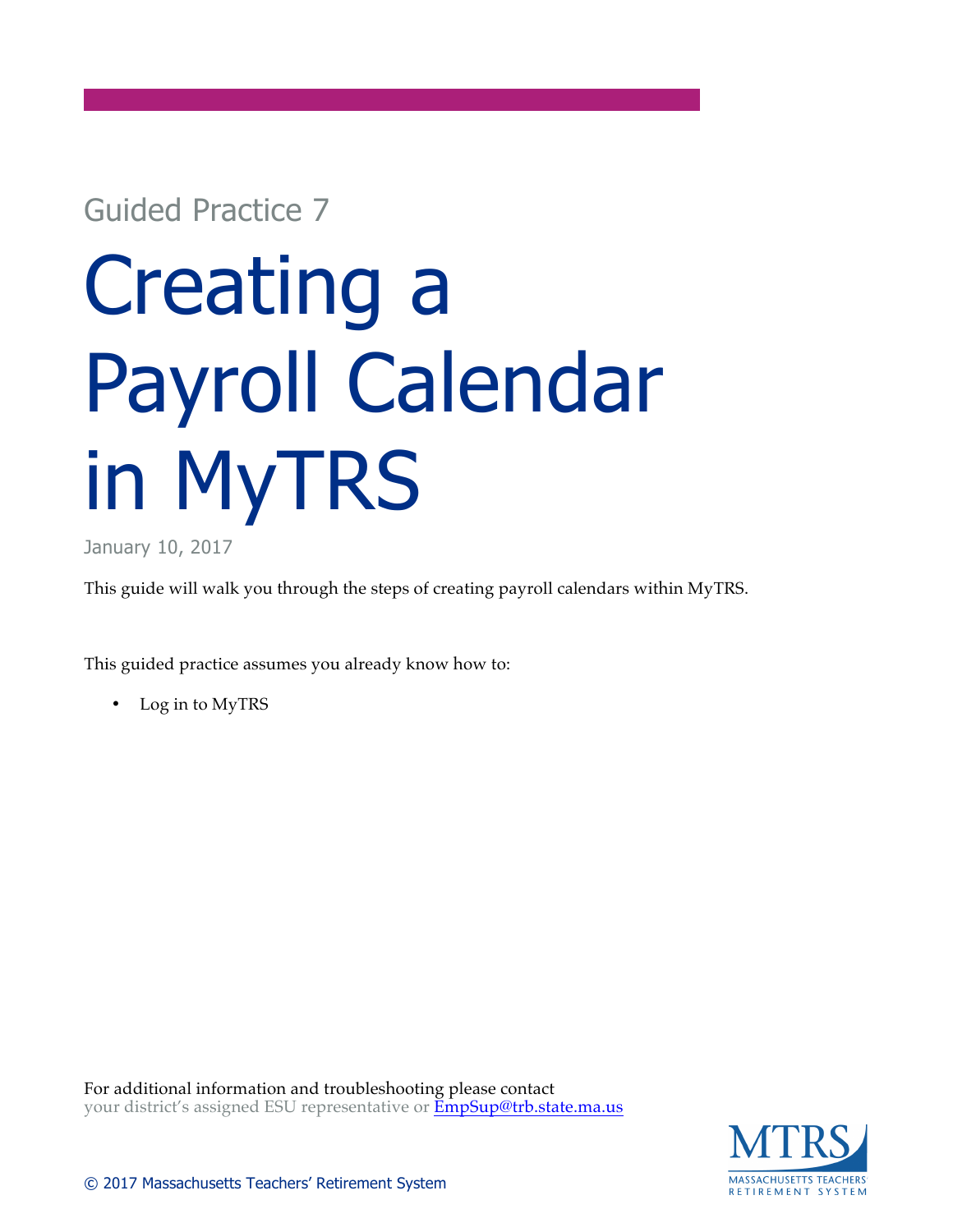- 1. Log in to MyTRS
- 2. Select "Payroll Calendar" from the home page or from the "Go To" drop down list at the top of the page.
- 3. Under Pay Frequency select the appropriate frequency (e.g., 26 or 21, etc).
- 4. Click **Add Calendar** button.

| <b>Payroll Calendar</b>     |      |                         |
|-----------------------------|------|-------------------------|
| Pay Frequency: 26-Bi-Weekly | 3    | $\overline{4}$          |
| <b>Payroll Period:</b>      |      | Add Calendar<br>Delete. |
|                             |      |                         |
|                             | Save | Reset                   |
|                             |      |                         |

- 5. In the Start Date field, enter "01/01/2017."
- 6. In the Stop Date field, enter "12/31/2017."
- 7. Click the **Save** button.

| <b>Payroll Calendar</b>                                          |                          |                        |              |                                        |
|------------------------------------------------------------------|--------------------------|------------------------|--------------|----------------------------------------|
| Pay Frequency: 26-Bi-Weekly                                      |                          | ▼                      |              |                                        |
| Payroll Period:                                                  | - current                | ▼                      | Add Calendar | <b>Delete</b>                          |
| <b>Description:</b>                                              | Start Date: 01/01/2017 5 | $\mathbb{R}^n$         |              | Stop Date: 12/31/2017 6<br><b>FILL</b> |
|                                                                  |                          |                        |              |                                        |
| <b>Payroll Cycles</b><br>Add Pay Date<br><b>Delete</b>           | Generate                 |                        |              |                                        |
| <b>ExSort   Loolumns   Niew Row   Pecords   @Print   @Export</b> |                          |                        |              |                                        |
| Select $\square$<br>Active                                       | Pay Date A               | <b>Summer Pay Date</b> |              |                                        |
|                                                                  |                          |                        |              |                                        |
|                                                                  |                          | Save                   | Reset        |                                        |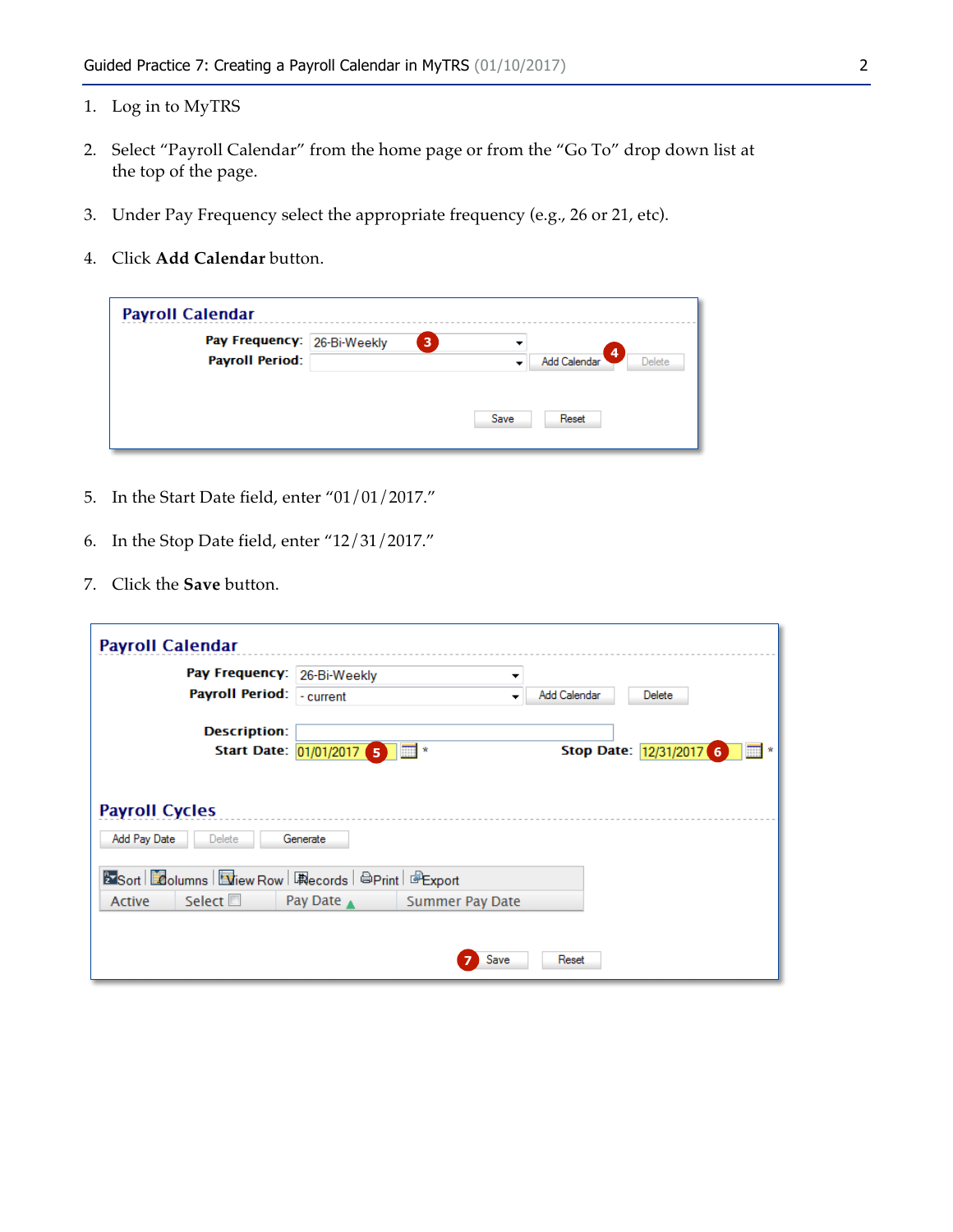8. Click the **Generate** button.

| <b>Payroll Cycles</b> |                  |                                                             |                        |  |
|-----------------------|------------------|-------------------------------------------------------------|------------------------|--|
| Add Pay Date          | Delete           | Generate<br>8                                               |                        |  |
|                       |                  | <b>ExSort Columns Wiew Row   Records   @Print   @Export</b> |                        |  |
| Active                | Select $\square$ | Pay Date A                                                  | <b>Summer Pay Date</b> |  |
|                       |                  |                                                             |                        |  |
|                       |                  |                                                             | Reset<br><b>Save</b>   |  |

- 9. In the "First Pay Date" field enter the date of the first check to be issued in Jan 2017.
- 10. Click the **OK** button.

| <b>Payroll Cycles</b>         |                                   |
|-------------------------------|-----------------------------------|
| Add Pay Date<br><b>Delete</b> | Generate                          |
|                               | Pay Frequency: Bi-Weekly          |
| <b>ExSort Columns Diew F</b>  | 9 First Pay Date: 01/14/2017<br>m |
| Select $\square$<br>Active    | <b>Second Pay Date:</b>           |
|                               | Last Pay Date: 12/31/2017<br>m    |
|                               | # of Periods:                     |
|                               | OΚ<br>Cancel                      |

If you are creating a semi-monthly calendar (20 or 24 semi-monthly) please enter the Second Pay Date information as well. If you are creating a bi-weekly or weekly calendar, leave this field blank.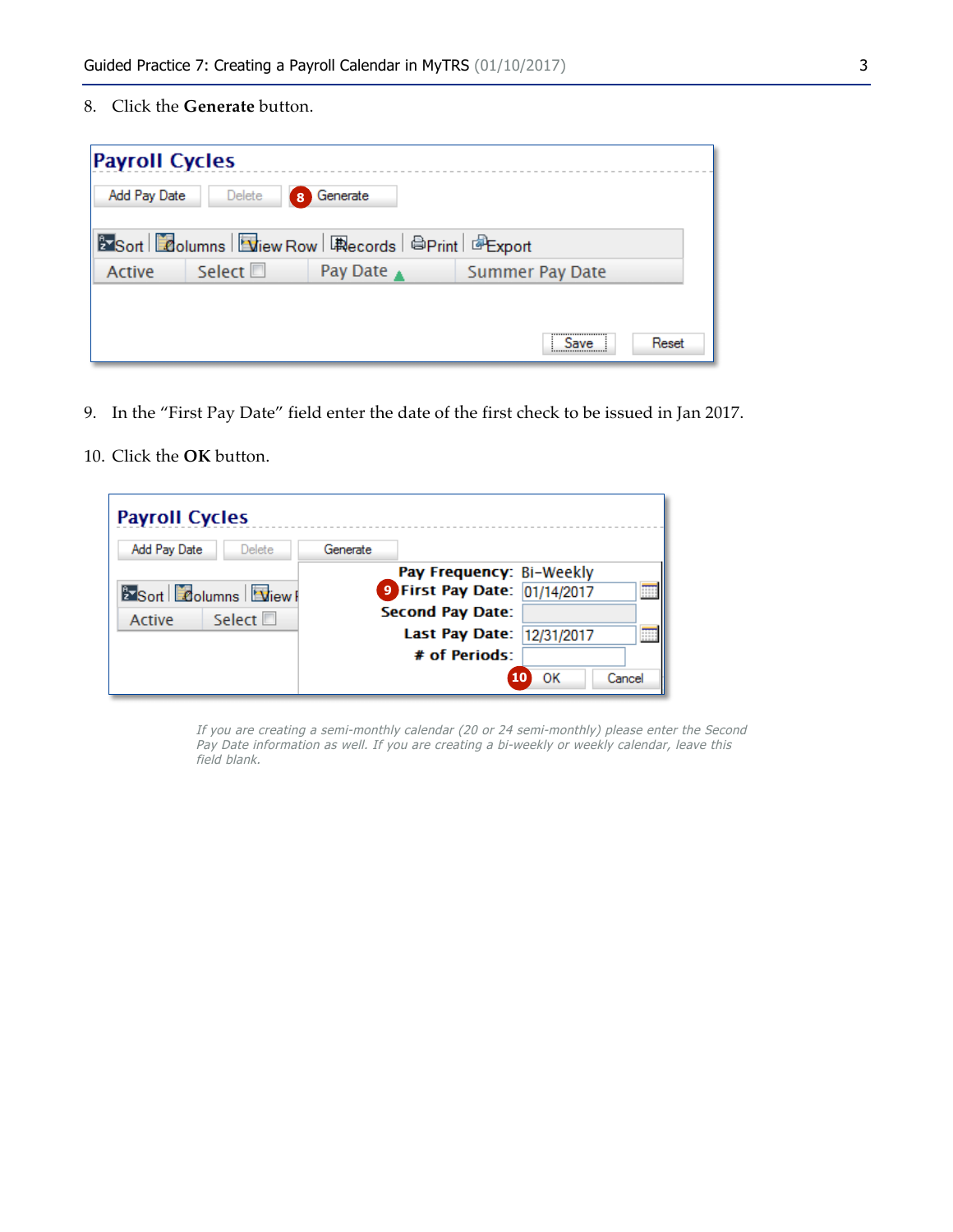You should now see the pay calendar for the entire 2017 year.

| <b>Payroll Cycles</b>                     |                                                                  |            |                                      |                          |                        |       |  |  |
|-------------------------------------------|------------------------------------------------------------------|------------|--------------------------------------|--------------------------|------------------------|-------|--|--|
| Add Pay Date<br><b>Delete</b><br>Generate |                                                                  |            |                                      |                          |                        |       |  |  |
|                                           | Sort <b>Columns</b> Tiew Row   Records   @Print   <b>@Export</b> |            |                                      |                          |                        |       |  |  |
| <b>Active</b>                             | Select                                                           | Pay Date A |                                      |                          | <b>Summer Pay Date</b> |       |  |  |
|                                           |                                                                  |            |                                      |                          |                        |       |  |  |
| $\bullet$                                 | F                                                                | 01/14/2017 | $\overline{\mathbb{H}}$ *            |                          |                        |       |  |  |
| $\circledcirc$                            | П                                                                | 01/28/2017 | $\overline{m}$ *                     | $\blacksquare$           |                        |       |  |  |
| ⊙<br>$\odot$                              | $\Box$                                                           | 02/11/2017 | m.<br>$\dot{\mathbf{x}}$             | □                        |                        |       |  |  |
|                                           | П                                                                | 02/25/2017 | $\overline{m}$ *                     | $\overline{\phantom{a}}$ |                        |       |  |  |
| 0                                         | $\Box$                                                           | 03/11/2017 | <b>THE</b><br>$\dot{x}$              | $\blacksquare$           |                        |       |  |  |
| $\circledcirc$                            |                                                                  | 03/25/2017 | $\overline{m}$ *                     |                          |                        |       |  |  |
| ⊙                                         | П                                                                | 04/08/2017 | <b>THE</b><br>$\dot{\mathbf{x}}$     | $\Box$                   |                        |       |  |  |
| $\circledcirc$                            | П<br>П                                                           | 04/22/2017 | $\overline{m}$ *                     | □                        |                        |       |  |  |
| ⊙                                         | $\Box$                                                           | 05/06/2017 | $\overline{m}$<br>$\mathbf{\hat{x}}$ | П<br>$\blacksquare$      |                        |       |  |  |
| $\odot$                                   | $\Box$                                                           | 05/20/2017 | $\overline{m}$ *                     | $\Box$                   |                        |       |  |  |
| ⊙                                         |                                                                  | 06/03/2017 | m<br>$\dot{x}$                       |                          |                        |       |  |  |
| $\odot$                                   | $\Box$                                                           | 06/17/2017 | $\overline{\mathbb{H}}$ *            | ⊓                        |                        |       |  |  |
| ⊙                                         | П                                                                | 07/01/2017 | m.<br>$\dot{\mathbf{x}}$             | П                        |                        |       |  |  |
| $^{\circ}$                                | $\Box$                                                           | 07/15/2017 | $\overline{\mathbb{H}}$ *            | $\overline{\phantom{a}}$ |                        |       |  |  |
| ⊙                                         | $\Box$                                                           | 07/29/2017 | $\overline{\mathbb{R}}$ *            | $\Box$                   |                        |       |  |  |
| $\circledcirc$                            | П                                                                | 08/12/2017 | $\overline{\mathbb{H}}$ *            | ⊓                        |                        |       |  |  |
| ⊙                                         | П                                                                | 08/26/2017 | $\blacksquare$                       | □                        |                        |       |  |  |
| $\circledcirc$                            | $\Box$                                                           | 09/09/2017 | $\overline{m}$ *                     | $\Box$                   |                        |       |  |  |
| ⊙                                         | $\blacksquare$                                                   | 09/23/2017 | $\overline{\mathbb{R}}$ *            | $\overline{\phantom{a}}$ |                        |       |  |  |
| ◉                                         | $\Box$                                                           | 10/07/2017 | $\overline{\mathbb{H}}$ *            | $\Box$                   |                        |       |  |  |
| ⊙                                         | $\Box$                                                           | 10/21/2017 | m.<br>$\dot{\mathbf{x}}$             | $\Box$                   |                        |       |  |  |
| $\odot$                                   | $\Box$                                                           | 11/04/2017 | $\overline{m}$ *                     | $\Box$                   |                        |       |  |  |
| ⊙                                         | $\Box$                                                           | 11/18/2017 | <b>THE</b><br>$\dot{x}$              | $\Box$                   |                        |       |  |  |
| $\circledcirc$                            | $\Box$                                                           | 12/02/2017 | $\overline{m}$ *                     | $\Box$                   |                        |       |  |  |
| O                                         | П                                                                | 12/16/2017 | m<br>$\dot{\mathbf{x}}$              | □                        |                        |       |  |  |
| $\odot$                                   | $\Box$                                                           | 12/30/2017 | $\blacksquare$                       | $\Box$                   |                        |       |  |  |
|                                           |                                                                  |            |                                      |                          |                        |       |  |  |
|                                           |                                                                  |            |                                      |                          | Save                   |       |  |  |
|                                           |                                                                  |            |                                      |                          |                        | Reset |  |  |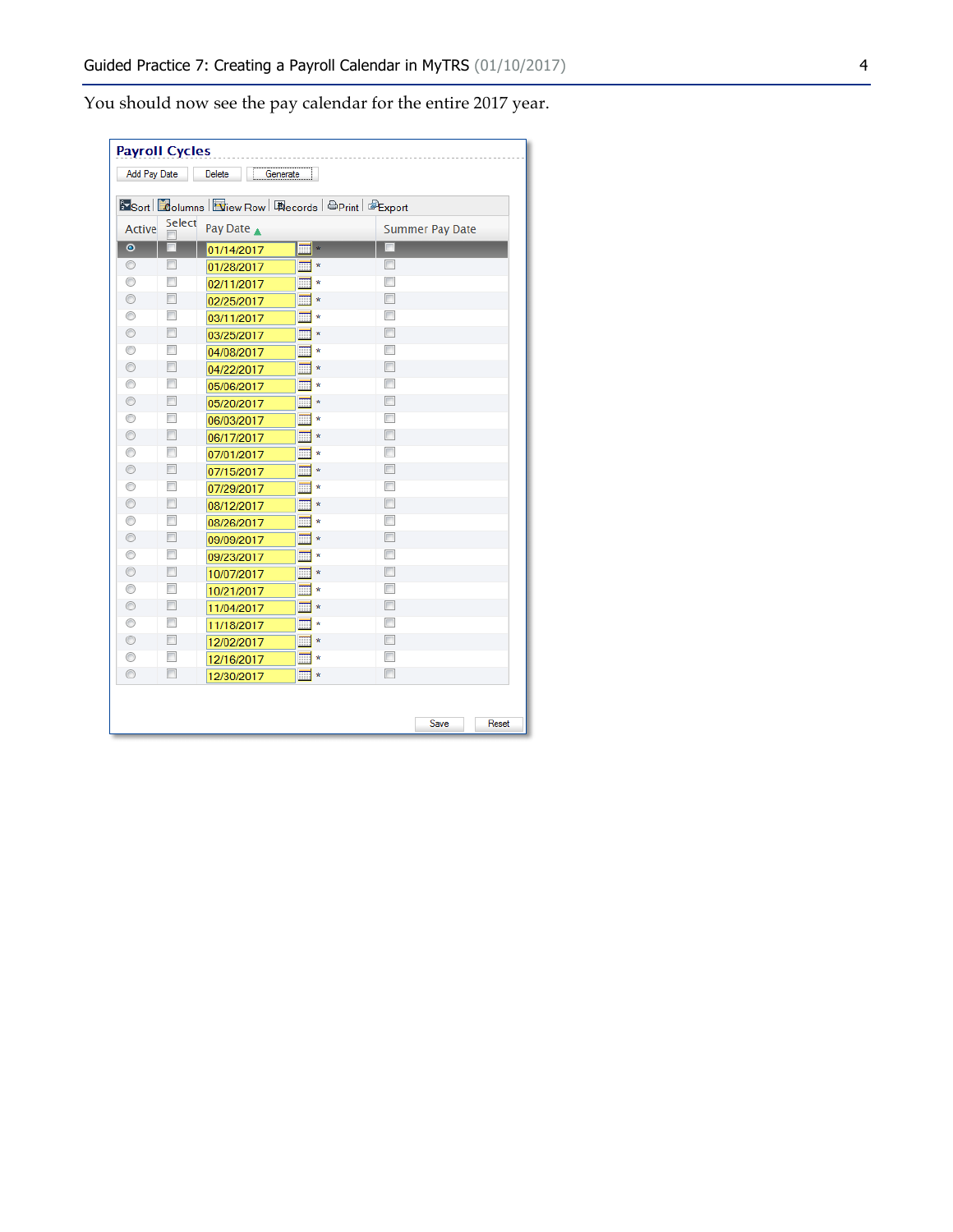11. If you have employees who receive a lump sum payment at the end of June, please check the "Summer Pay Date" check box to the right of the pay dates on which they will *not* receive a pay check during the summer.

| <b>Payroll Cycles</b><br>Add Pay Date |                          |                                                                        |                           |                          |               |
|---------------------------------------|--------------------------|------------------------------------------------------------------------|---------------------------|--------------------------|---------------|
|                                       |                          | <b>Delete</b><br>Generate                                              |                           |                          |               |
|                                       |                          | <b>Ex Sort   Adolumns   Elview Row   Expects   ADDITION</b>   @ Export |                           |                          |               |
| Active                                | Select                   | Pay Date A                                                             |                           | <b>Summer Pay Date</b>   |               |
| 0                                     | $\overline{\phantom{a}}$ | 01/05/2017                                                             | $\overline{\mathbb{H}}$ * | $\Box$                   |               |
| $\circledcirc$                        | $\Box$                   | 01/19/2017                                                             | $\blacksquare$            | П                        |               |
| 0                                     | $\overline{\phantom{a}}$ | 02/02/2017                                                             | 噩<br>$\hat{\mathbf{x}}$   | $\Box$                   |               |
| $\circledcirc$                        | $\Box$                   | 02/16/2017                                                             | $\blacksquare\ast$        | $\overline{\phantom{a}}$ |               |
| 0                                     | $\Box$                   | 03/02/2017                                                             | $\blacksquare$<br>ŵ       | $\Box$                   |               |
| $\circledcirc$                        | $\overline{\phantom{a}}$ | 03/16/2017                                                             | $\overline{\mathbb{H}}$ * | $\Box$                   |               |
| ⊙                                     | $\Box$                   | 03/30/2017                                                             | m<br>Ř                    | П                        |               |
| $\circledcirc$                        | $\Box$                   | 04/13/2017                                                             | $\blacksquare$ *          | $\Box$                   |               |
| ⊙                                     | $\Box$                   | 04/27/2017                                                             | $\blacksquare$ *          | $\overline{\phantom{a}}$ |               |
| $\circledcirc$                        | $\Box$                   | 05/11/2017                                                             | $\blacksquare$            | П                        |               |
| 0                                     | $\overline{\phantom{a}}$ | 05/25/2017                                                             | 噩<br>$\hat{\mathbf{x}}$   |                          |               |
| $\circledcirc$                        | $\Box$                   | 06/08/2017                                                             | $\blacksquare\ast$        | П                        |               |
| 0                                     | $\Box$                   | 06/22/2017                                                             | $\blacksquare^*$          | П                        |               |
| $\circledcirc$                        | $\Box$                   | 07/06/2017                                                             | $\overline{\mathbb{H}}$ * | $\overline{\mathbf{v}}$  |               |
| 0                                     | $\Box$                   | 07/20/2017                                                             | m<br>$\hat{\mathbf{x}}$   | ⊽<br>$\boldsymbol{\Phi}$ |               |
| $\circledcirc$                        | $\overline{\phantom{a}}$ | 08/03/2017                                                             | $\blacksquare$            | $\overline{\mathbf{v}}$  |               |
| 0                                     | $\Box$                   | 08/17/2017                                                             | m.<br>Ř                   | V                        |               |
| $\odot$                               | $\Box$                   | 08/31/2017                                                             | $\blacksquare$            | $\overline{\mathbf{v}}$  |               |
| 0                                     | $\Box$                   | 09/14/2017                                                             | ⊞<br>Ř                    | $\Box$                   |               |
| $\circledcirc$                        | $\Box$                   | 09/28/2017                                                             | ▥⋄                        | $\Box$                   |               |
| 0                                     | $\overline{\phantom{a}}$ | 10/12/2017                                                             | 噩<br>$\hat{\mathbf{x}}$   | П                        |               |
| $\circledcirc$                        | $\Box$                   | 10/26/2017                                                             | $\blacksquare\ast$        | П                        |               |
| 0                                     | $\Box$                   | 11/09/2017                                                             | 噩<br>ŵ                    | $\overline{\phantom{a}}$ |               |
| $\circledcirc$                        | $\Box$                   | 11/24/2017                                                             | $\overline{\mathbb{H}}$ * | П                        |               |
| 0                                     | $\overline{\phantom{a}}$ | 12/07/2017                                                             | $\blacksquare\star$       | П                        |               |
| $\bullet$                             |                          | 12/21/2017                                                             | $\overline{m}$ *          | П                        |               |
|                                       |                          |                                                                        |                           |                          |               |
|                                       |                          |                                                                        |                           |                          |               |
|                                       |                          |                                                                        |                           |                          | Save<br>Reset |